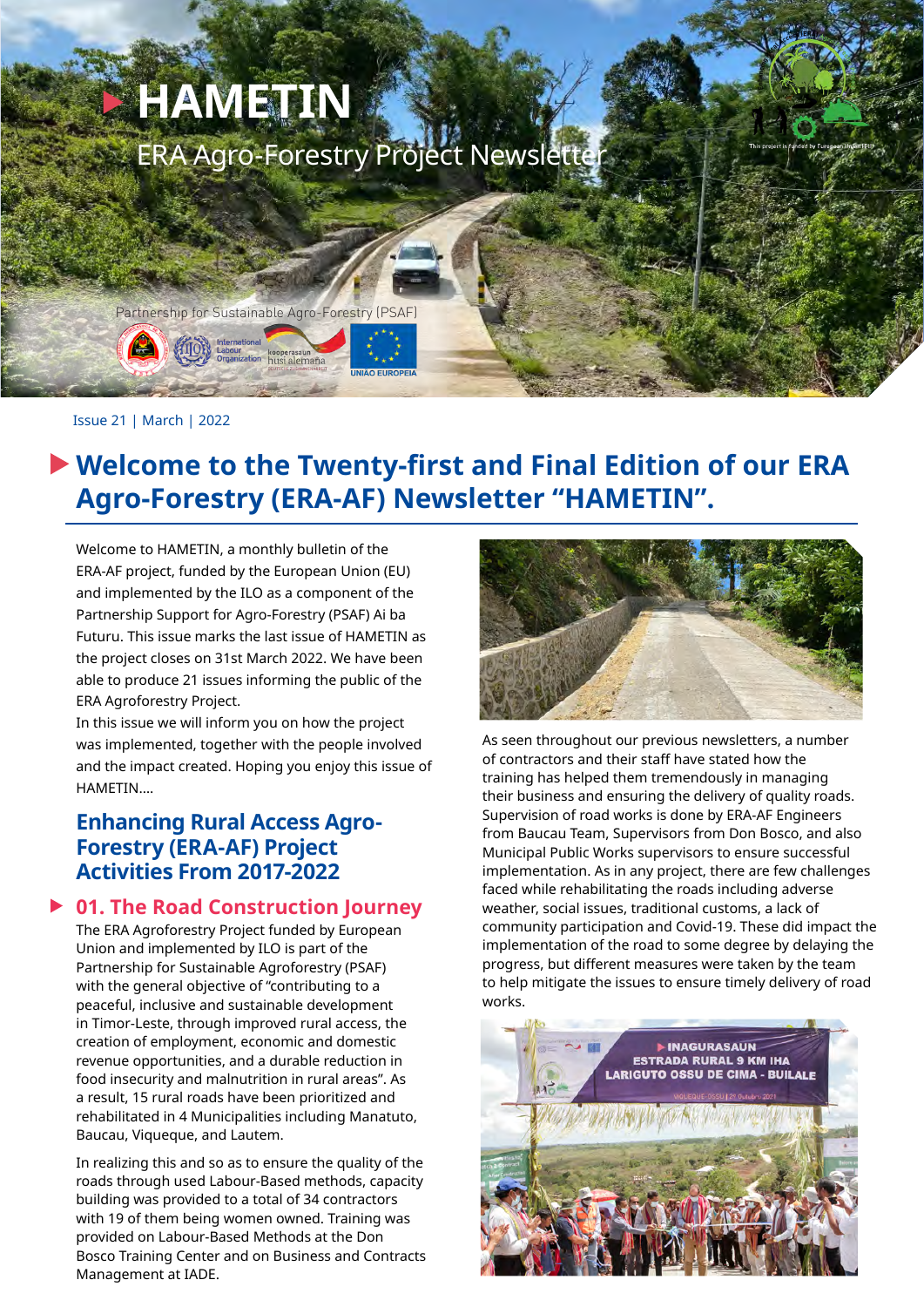#### **02. Key Activities**



The good work of the 4-year project was accomplished through the activities that were done throughout the year by the team in liaison with partners and stakeholders. Here are a few of the important ones in chronological order. The project's first year was focusing on establishment and beginning of operations including capacity building and selecting contractors for the trial contract for batch 1 roads in Baucau Municipality. Training was provided to 10 contractors on Labour-Based Method. It included training on technical aspects by Don Bosco Training Center to Contractors' Supervisors and Engineers while the Business and Contract Management training was provided by IADE to Directors. Participating in the training was a prerequisite for contractors before competing in the bidding process. Furthermore, socialization was done by Syndicate of Timor-Leste Trade Union Confederation (KSTL) to local contractors and labour in regard to Labour Code, Contractor and Labour Condition. A similar process was applied to batch 2 with 15 contractors from Viqueque and Manatuto Municipality in the second year and batch 3 with 9 contractors from Lautem and Manatuto Municipality in the third year.



To ensure the progress of the road works, supervision was implemented and interventions made by the project team on solving issues arising on site. This included engaging with communities, provision of coaching and mentoring to engineers on road constructions and seeking solutions with contractors.

To be able to receive feedback and the opinion from donor, partner, stakeholders, and beneficiaries on the ongoing road progress, a Project Advisory Committee was formed to inform these entities and allow for constructive criticism and feedback on improving the works. Meetings were held annually, and the feedback was very helpful and greatly appreciated.



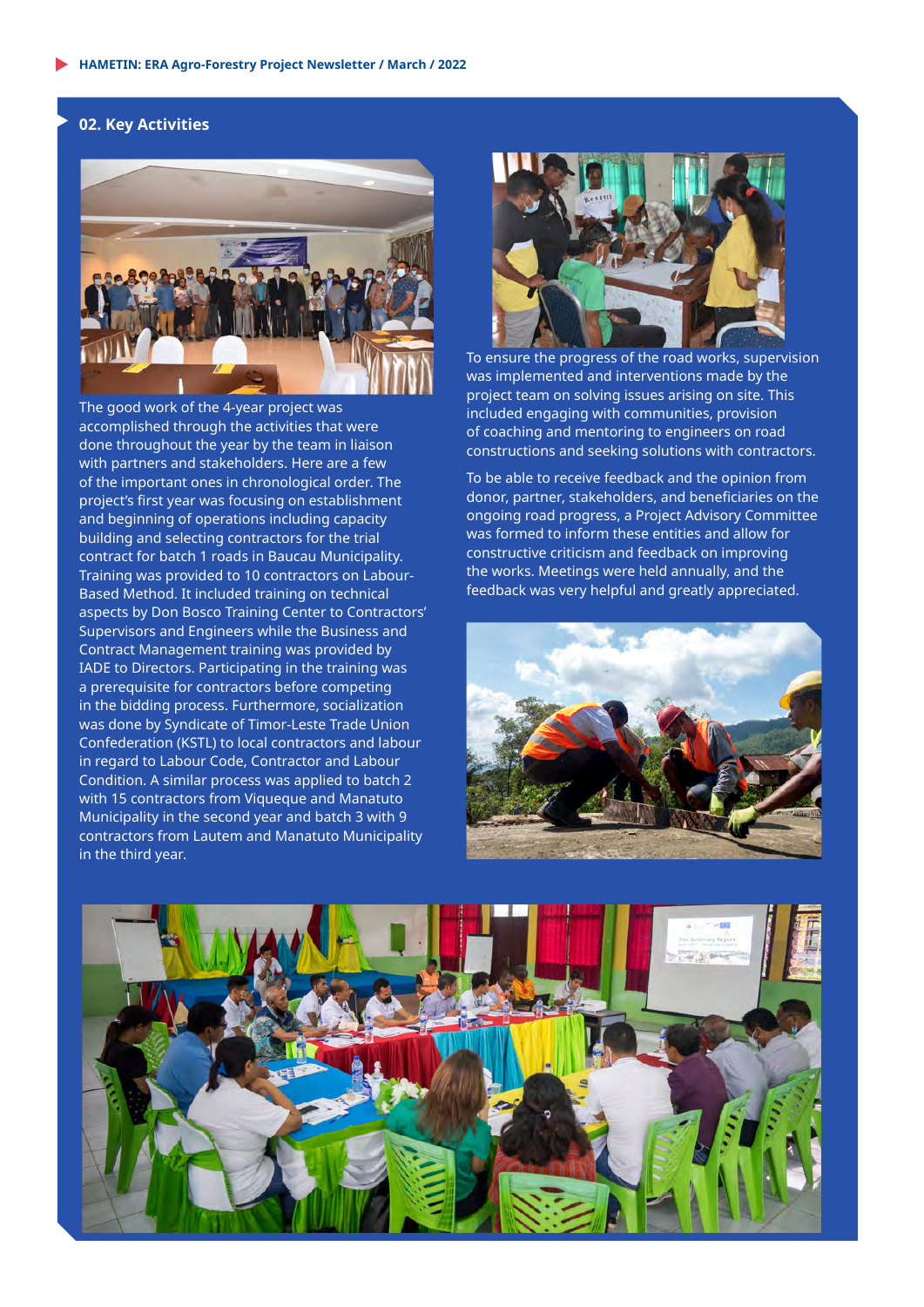## **03. Past Achievements**



By implementing 100 kilometers of rehabilitated roads including 19.5 kms of spot improvement, the roads built have provided not only the access but also short-term employment, opening of small businesses and market linkages to targeted agroforestry community. Besides the short-term employment and income gained during project implementation by 4,889 workers, 1,216 being women, the community of about 17 sucos and 90 aldeias have improved domestic revenue within their households through improved access.



On the other hand, local contractors have benefited not only by implementing the roads, but the contractors and their teams of engineers and supervisors have been very grateful for the opportunity to be capacitated in many areas including technical, business, and contracting capacity.

Through this capacitation, they can now better manage their company resources while also being able to handle social issues when dealing with communities in ensuring the sustainability of local resources-based approaches and contractor development. ERA-AF is also proud to support the formation of the new Labour Based Contractor Association (AEBT).

Efforts were also made to support contractors in accessing credit, materials, and equipment. The project has been able to support 4 contractors acquire compaction rollers and provided 2 rollers to Contractors' Association and Don Bosco Training Center.



A Joint Contractor Tracer Study was also conducted, which showed training to be of good use, but which also identified problems faced by contractors. Recently a White Paper was developed to promote contractors' development and support also provided to CCI TL to operationalize its MoU with MPW for joint clasification through a feasibility study.